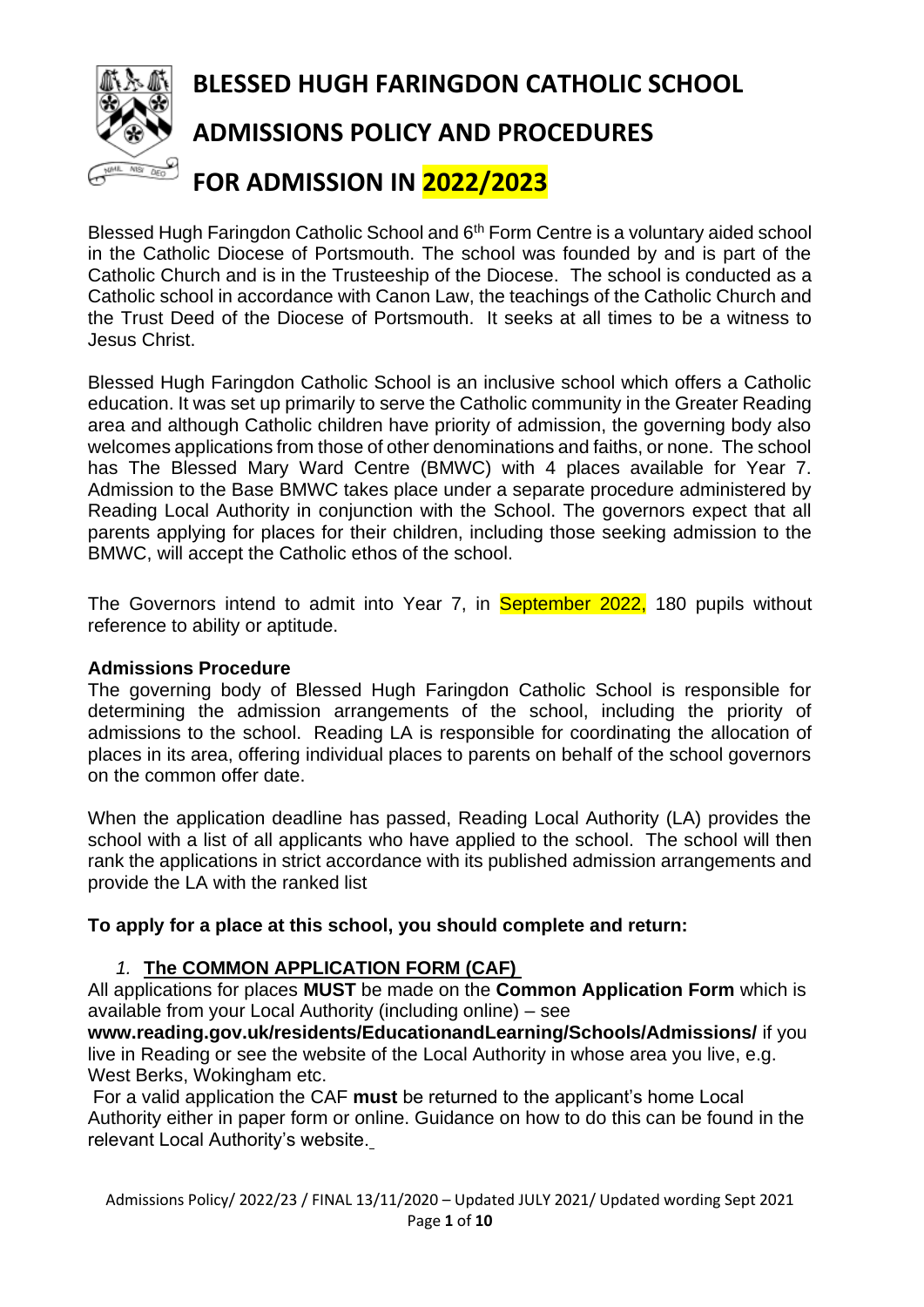#### **The completed CAF must be received by the LA on or before the deadline of 31st October 2021.**

# **AND, if applicable:**

# *2.* **The school's SUPPLEMENTARY INFORMATION FORM (SIF)**

The LA Co-ordinated Admissions Scheme and the Statutory Admissions Code allow for schools with a religious character to request parents to complete a separate **Supplementary Information Form.** This school has a religious character. Please note that while completion of the SIF is not compulsory, **if the school does not receive a completed SIF and the relevant supporting evidence for applications in categories 1-2 and 4-6, your application may not be placed in the correct oversubscription category.** You should also complete a SIF if you are applying for priority because of **exceptional medical/social need.** The additional information on the Supplementary Information Form assists governors in placing applications in the correct oversubscription category. If no Supplementary Information Form and relevant evidence (e.g. baptismal certificate) is submitted governors can only rank the application based on the information contained in the Common Application Form. The SIF is available from the school and the school website.

### **The completed SIF must be returned to the school office by 31st December 2021**.

You are advised to make a copy of the two forms for your records.

### **Children with an Education Health and Care Plan**

Students applying for a place in the BMWC will have an Education Health and Care Plan (EHC Plan) naming the BMWC and, if a place is offered there, it will count towards the Admission Number of 180 which includes 4 places in the BMWC. There will only be 4 places available for Year 7 entry, per year, into the BMWC as a whole and a EHC Plan naming the BMWC does not automatically guarantee that a place can be offered in the BMWC. In addition, other children who have an EHC Plan where the school is named in the Plan will be admitted to the school. These children will also count towards the Admission Number.

#### **Oversubscription Criteria:**

Where the number of applications for admission exceeds 150 and after the admission of pupils with Statements of SEN or EHC plan, the Governors will offer places using the following criteria in the order stated: -

1.Catholic looked after children or Catholic previously looked after children. Evidence of Baptism and adoption (if applicable) will be required *(see notes a, b and c).*

2.Catholic children. Evidence of Baptism in a Catholic Church or a certificate of reception into the full communion of a Catholic Church will be required. *(see notes b and c).*

3.Other looked after children and previously looked after children. Evidence of adoption (if applicable) will be required *(see note a).*

4.Children who are members of Eastern Christian Churches. Evidence of membership of the church provided by a priest of a designated place of worship will be required *(see note c).*

Admissions Policy/ 2022/23 / FINAL 13/11/2020 – Updated JULY 2021/ Updated wording Sept 2021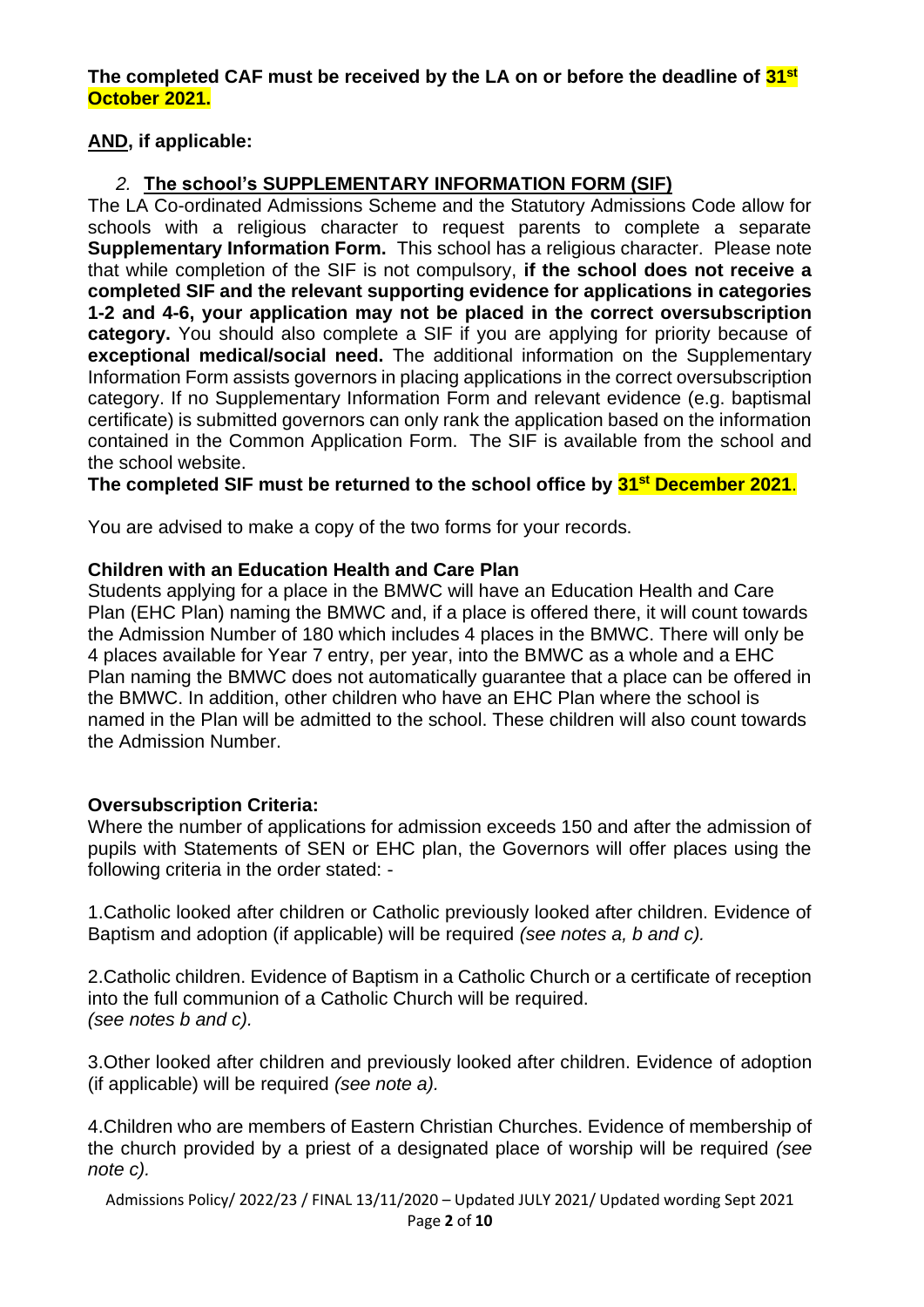5.Children of families who are members of other Christian denominations. Evidence of membership of the church provided by a priest/ minister of a designated place of worship will be required *(see notes c and i).*

6.Children of families who are members of other faiths. Evidence of membership of the faith, provided by a minister/faith leader of a designated place of worship, will be required.

7.Any other children.

### **Priority within the Oversubscription Criteria:**

The governors will apply the following order of priorities within any of the above criteria when applications exceed the number of places available and it is necessary to decide between applications through a priority ranking:

1.Social or medical need which make the school particularly suitable for the child in question**. STRONG AND RELEVANT EVIDENCE, NAMING THE SCHOOL, MUST BE PROVIDED BY AN APPROPRIATE PROFESSIONAL AUTHORITY (e.g. qualified medical practitioner, education welfare officer, SENCO, senior UK service personnel, social worker or social care professional). EVIDENCE OF A DIAGNOSIS OR A LETTER FROM A PARENT EXPRESSING A PREFERENCE FOR THE SCHOOL IS NOT SUFFICIENT EVIDENCE** *(see note d).*

2.Within each Oversubscription category above, priority will be given to children with a sibling in the school at the time of application *(see note e).*

3.Within each Oversubscription category above, priority will be given to those children in attendance at a named Catholic feeder primary school *(see note h).*

4.Within each Oversubscription category above, priority will be given to the applicant whose permanent home address is nearest to the school. This information on distance is provided by Reading Local Authority using a computerised system; distances are not measured by the Governing Body. Evidence of residence may be required *(see note f).*

#### **Late Applications**

All application forms and supporting documents must be received on or before the published closing dates referred to above. An application received after 31<sup>st</sup> October 2021 will be treated as a 'late' application and be considered after all on-time applications have been allocated. However, applications that are received late for a good reason will be treated as on time if received before **1st January 2022**. Such good reasons might be if illness prevented a single parent/carer from returning the form on time or the family moved into the Greater Reading Area after the closing date. The reason for lateness must be supported by medical, professional or documentary evidence supplied to confirm the reasons given. If no evidence is provided it will be assumed that an application could have been made by the closing date and the application will not be processed until after 15<sup>th</sup> March 2022.

If there are any places available, any late applications will be considered by the Governors' Admissions Committee using the above criteria. If all places have been filled, parents will be offered the opportunity of placing their child's name on the waiting list. This does not prevent parents from exercising their right to appeal against the decision not to offer a place.

Admissions Policy/ 2022/23 / FINAL 13/11/2020 – Updated JULY 2021/ Updated wording Sept 2021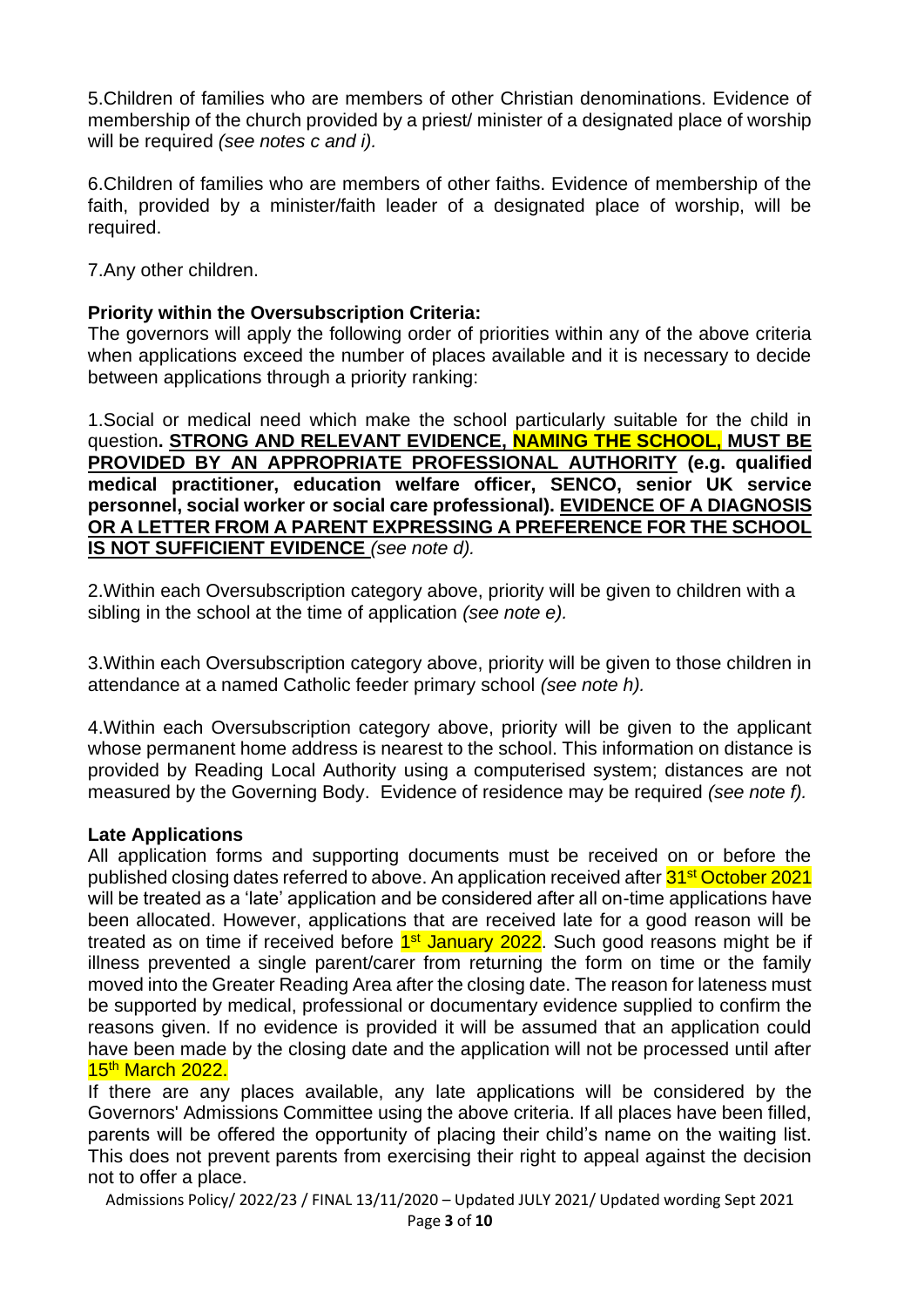# **Waiting Lists**

If the school is oversubscribed, parents of children who have not been offered a place at the school may ask for their child's name to be placed on a waiting list. The waiting list will be operated using the same admissions criteria listed above. Placing a child's name on the waiting list does not guarantee that a place will become available. This does not prevent parents from exercising their right to appeal against the decision not to offer a place. The waiting list will be maintained by the school until at least 31<sup>st</sup> December 2022. The names on the waiting list will be ranked in line with the oversubscription criteria each time a child is added to the list.

Children admitted under **the Fair Access Protocol** may take precedence over those on the waiting list.

# **Admission of children outside their normal age group**

Parents may seek a place for their child outside of their normal age group, for example, if the child is gifted and talented or has experienced problems such as ill health. The Governing Body will make decisions based on the circumstances of each case and in the best interests of the child concerned. This will include taking account of the parent's views; information about the child's academic, social and emotional development; where relevant, their medical history and the views of a medical professional; whether they have previously been educated out of their normal age group; and whether they may naturally have fallen into a lower age group if it were not for being born prematurely. They must also take into account the views of the head teacher of the school concerned. When informing a parent of their decision on the year group the child should be admitted to, the Governing Body will set out clearly the reasons for its decision.

Where the Governing Body agrees to a parent's request for their child to be admitted out of their normal age group and, as a consequence of that decision, the child will be admitted to a relevant age group (i.e. the age group to which pupils are normally admitted to the school) the local authority and Governing Body must process the application as part of the main admissions round, unless the parental request is made too late for this to be possible, and on the basis of their determined admission arrangements only, including the application of oversubscription criteria where applicable. They must not give the application lower priority on the basis that the child is being admitted out of their normal age group. Parents have a statutory right to appeal against the refusal of a place at a school for which they have applied. This right does not apply if they are offered a place at the school, but it is not in their preferred age group.

# **Appeals**

Parents whose applications for places are unsuccessful may appeal to an Independent Appeal Panel set up in accordance with sections 88 and 94 of the School Standards and Framework Act 1998. Appeals must be made in writing and must set out the reasons on which the appeal is made. Appeals should be made to the Admissions Appeal Clerk at the school address. Parents/Carers have the right to make oral representations to the Appeal Panel.

# **In Year Admissions**

Applications for admissions to other year groups will be considered by the Admissions Committee of the Governing Body. The maximum number of places per year group is 150; if there are vacancies in the year group then a place will be offered. If there are more

Admissions Policy/ 2022/23 / FINAL 13/11/2020 – Updated JULY 2021/ Updated wording Sept 2021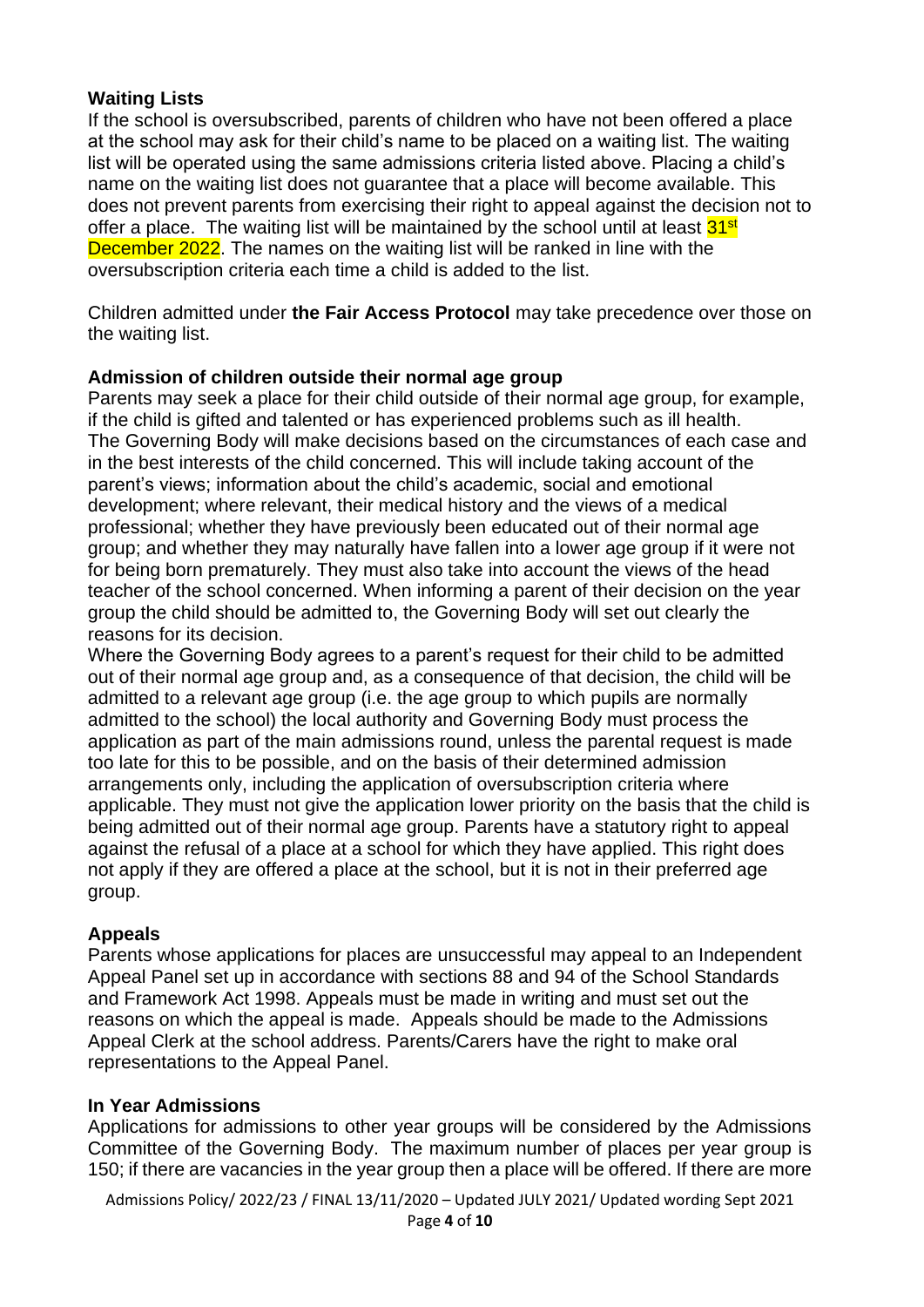applications than places available then the over-subscription criteria as set out on page 2 of this policy will be applied, so completion of a Supplementary Information Form is advised.

Please ensure that you contact the school [\(admin@hughfaringdon.org](mailto:admin@hughfaringdon.org) – putting 'In-Year Application' in the subject line) and the Local Authority when making an In-Year application.

You will be advised of the outcome of your application in writing, within 15 days of receipt, and you have the right of appeal to an independent appeal panel

### **Open evening and visiting the School**

We encourage parents to visit our school in order to find out more about how we work and the education we offer. We run our open evening prior to the application closing date. Parents are also welcome to arrange a visit and tour by contacting the school office. However, such visits do not form part of the process of deciding which children are to be offered a place at the school.

#### **Giving us the wrong information**

If a parent/carer is found to have supplied false or incorrect information to gain a place at this school, the governing body reserves the right to withdraw any offer of a place even if the child has already started school. An example of false or incorrect information would be the use of an address that is not the child's normal residence.

#### *Notes located on pages 6-9 inclusive*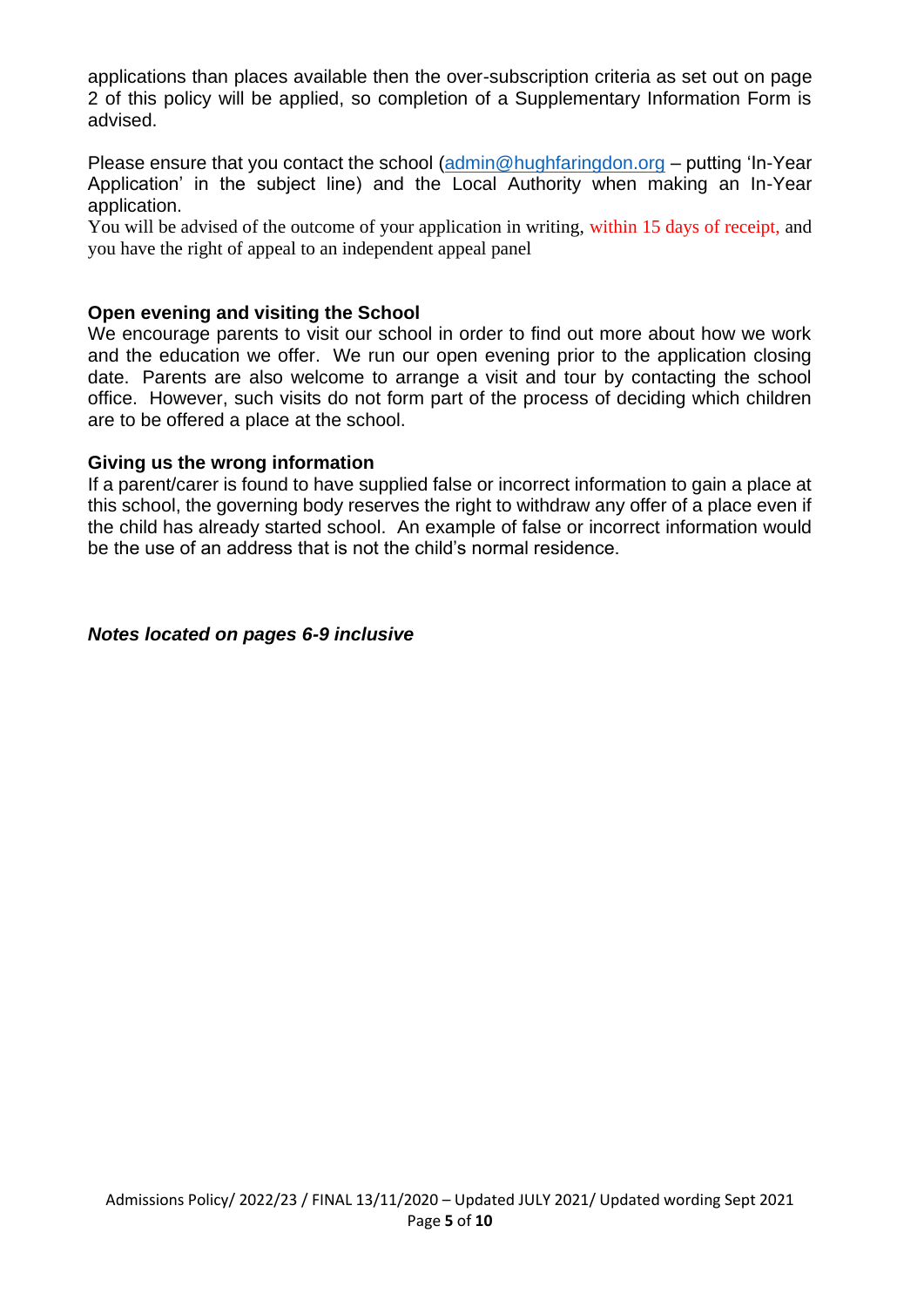### **Notes** *(these form part of the admission arrangements):*

### a. *Looked after children:*

*'A looked after child' has the same meaning as in Section 22(1) of the Children Act 1989 and means any child who is (a) in the care of a local authority, or (b) being provided with accommodation by a local authority in the exercise of their social services function (e.g. child with foster parents) at the time of making an application to a school.*

### *Previously looked after children:*

*'Previously looked after children' are children who were looked after but ceased to be so because they were adopted. This includes children who were adopted under the Adoption Act 1976 (see section 12 adoption orders) and children who were adopted under the Adoption and Children's Act 2002 (see section 46 adoption orders) or became subject to a child arrangements order18 or special guardianship order19). Child arrangements orders are defined in s.8 of the Children Act 1989, as amended by s.12 of the Children and Families Act 2014. Child arrangements orders replace residence orders and any residence order in force prior to 22 April 2014 is deemed to be a child arrangements order. Section 14A of the Children Act 1989 defines a 'special guardianship order' as an order appointing one or more individuals to be a child's special guardian (or special guardians).*

Previously looked after children also includes those children who appear (to the governing body) to have been in state care outside of England and ceased to be in state care as result of being adopted.

*A copy of the adoption order, child arrangements order or special guardianship order and a letter from the Local Authority that last looked after the child confirming that he/she was looked after immediately prior to that order being made, will be required.*

*b. 'A Baptised Catholic' 'Catholic' means a member of a Church in full communion with the See of Rome. This includes the Eastern Catholic Churches. This will normally be evidenced by a certificate of baptism in a Catholic Church or a certificate of reception into the full communion of the Catholic Church. For the purposes of this policy, it includes a looked after child living with a family where at least one of the parents is Catholic. The Catholic Church comprises within it the* Latin Rite (Roman Catholics) and the Eastern or Oriental Rite (composed of *Catholic (Uniate) Churches – see below). This will be evidenced by a certificate of Baptism in a Catholic Church or a certificate of reception into full communion with the Catholic Church.*

| <b>Traditions</b> | <b>Catholic Churches</b>            | <b>Equivalent Non-Catholic</b><br><b>Churches</b>                                                                           |
|-------------------|-------------------------------------|-----------------------------------------------------------------------------------------------------------------------------|
| Western (Roman)   | Latin Catholic Church               | <b>Churches of the Protestant</b><br><b>Reformation Church of South</b><br>India (CSI) (Non-St<br><b>Thomas Christians)</b> |
| Alexandrian       | <b>Coptic Catholic Church</b>       | <b>Coptic Orthodox Church</b>                                                                                               |
|                   | Ethiopian Catholic Church<br>'Gheez | Ethiopian Orthodox Church                                                                                                   |

*c.*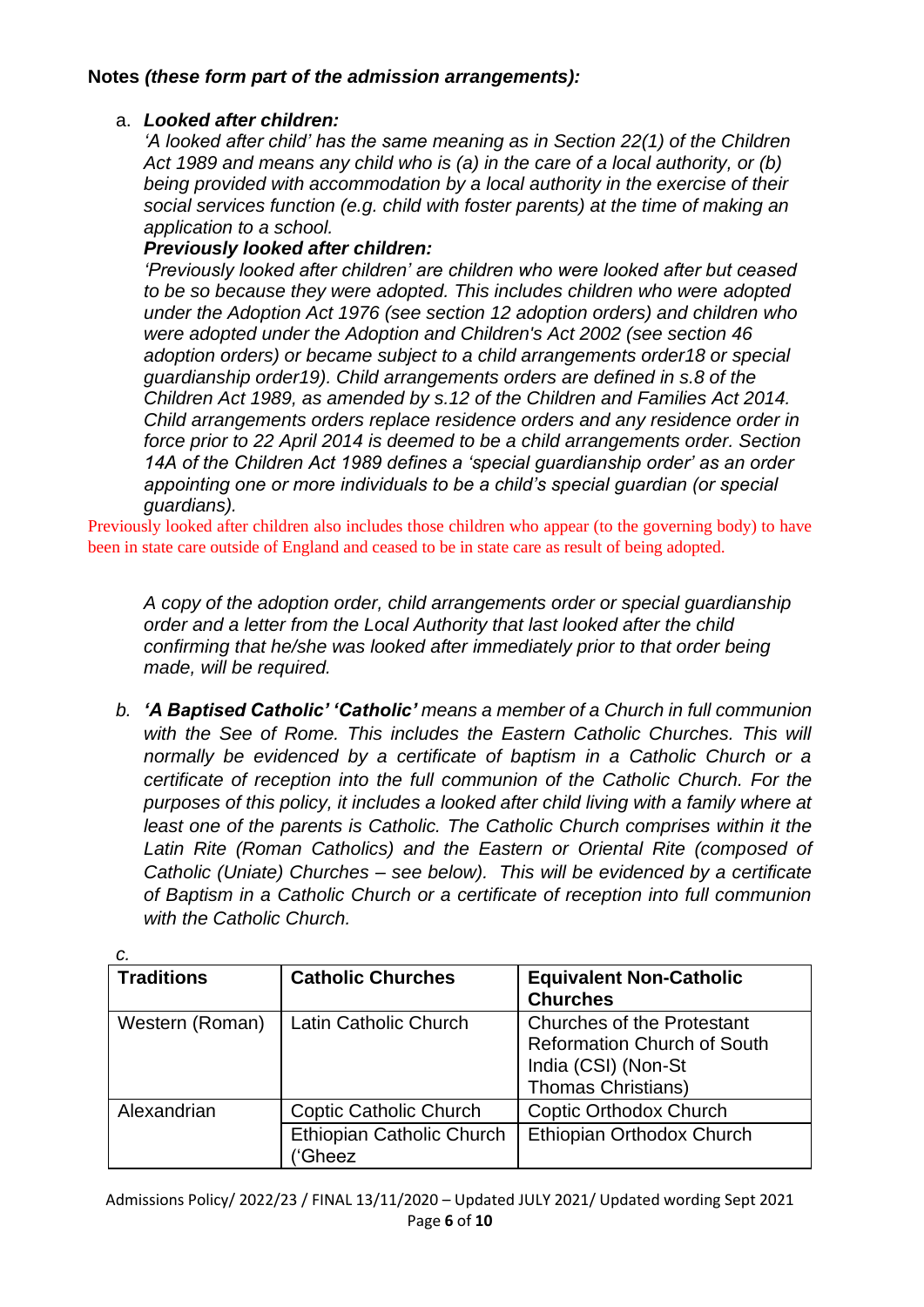|                                   | rite')                                                    |                                                                                                                                                                                                                                                                                     |
|-----------------------------------|-----------------------------------------------------------|-------------------------------------------------------------------------------------------------------------------------------------------------------------------------------------------------------------------------------------------------------------------------------------|
|                                   | <b>Eritrean Catholic Church1</b>                          | Eritrean Orthodox Church                                                                                                                                                                                                                                                            |
| Antiochean<br>(West               | <b>Syrian Catholic Church</b>                             | Syrian Orthodox Church                                                                                                                                                                                                                                                              |
| Syrian)                           | (Syro-)Maronite Catholic<br>Church                        | None                                                                                                                                                                                                                                                                                |
|                                   | Syro-Malankar Catholic<br>Church                          | Malankara Orthodox Syrian<br><b>Church St Thomas</b><br>Christians:<br>Indian Orthodox Church;<br>Orthodox Syrian (Jacobite)<br>Church; Mar Thoma Syrian<br>Church;<br>Malabar Independent Syrian<br>Church of Thozhiyoor;<br>Church of South India (CSI) (St<br>Thomas Christians) |
| Armenian                          | Armenian Catholic Church                                  | Armenian Apostolic (Orthodox)<br>Church                                                                                                                                                                                                                                             |
| Chaldean<br>(East                 | <b>Chaldean Catholic Church</b>                           | Assyrian Church of the East                                                                                                                                                                                                                                                         |
| Syrian)                           | Syro-Malabar Catholic<br>Church                           | <b>St Thomas Christians:</b><br><b>Syrian Malabarese</b><br>Church; Syro-<br><b>Chaldean Church</b>                                                                                                                                                                                 |
| Constantinopolitan<br>(Byzantine) | Albanian (Byzantine)<br>Catholic<br>Church                | Albanian Orthodox Church                                                                                                                                                                                                                                                            |
|                                   | <b>Belarussian Catholic</b><br>Church                     | Belarussian Orthodox Church                                                                                                                                                                                                                                                         |
|                                   | <b>Bulgarian (Byzantine)</b><br>Catholic<br>Church        | <b>Bulgarian Orthodox Church</b>                                                                                                                                                                                                                                                    |
|                                   | Georgian Catholic Church                                  | Georgian Orthodox Church                                                                                                                                                                                                                                                            |
|                                   | Greek (Hellenic) Catholic<br>Church                       | <b>Greek Orthodox Church</b><br>(Greek speaking);<br><b>Cypriot Orthodox Church</b>                                                                                                                                                                                                 |
|                                   | <b>Greek-Melkite Catholic</b><br>Church                   | Greek Orthodox Church (Arabic<br>speaking)                                                                                                                                                                                                                                          |
|                                   | Hungarian (Byzantine)<br>Catholic<br>Church               | Hungarian Orthodox Church                                                                                                                                                                                                                                                           |
|                                   | Italo-Albanian (Byzantine)<br>Catholic<br>Church          | None                                                                                                                                                                                                                                                                                |
|                                   | Church of the<br>Byzantines of the<br>Diocese of Krizevci | Serbian Orthodox Church                                                                                                                                                                                                                                                             |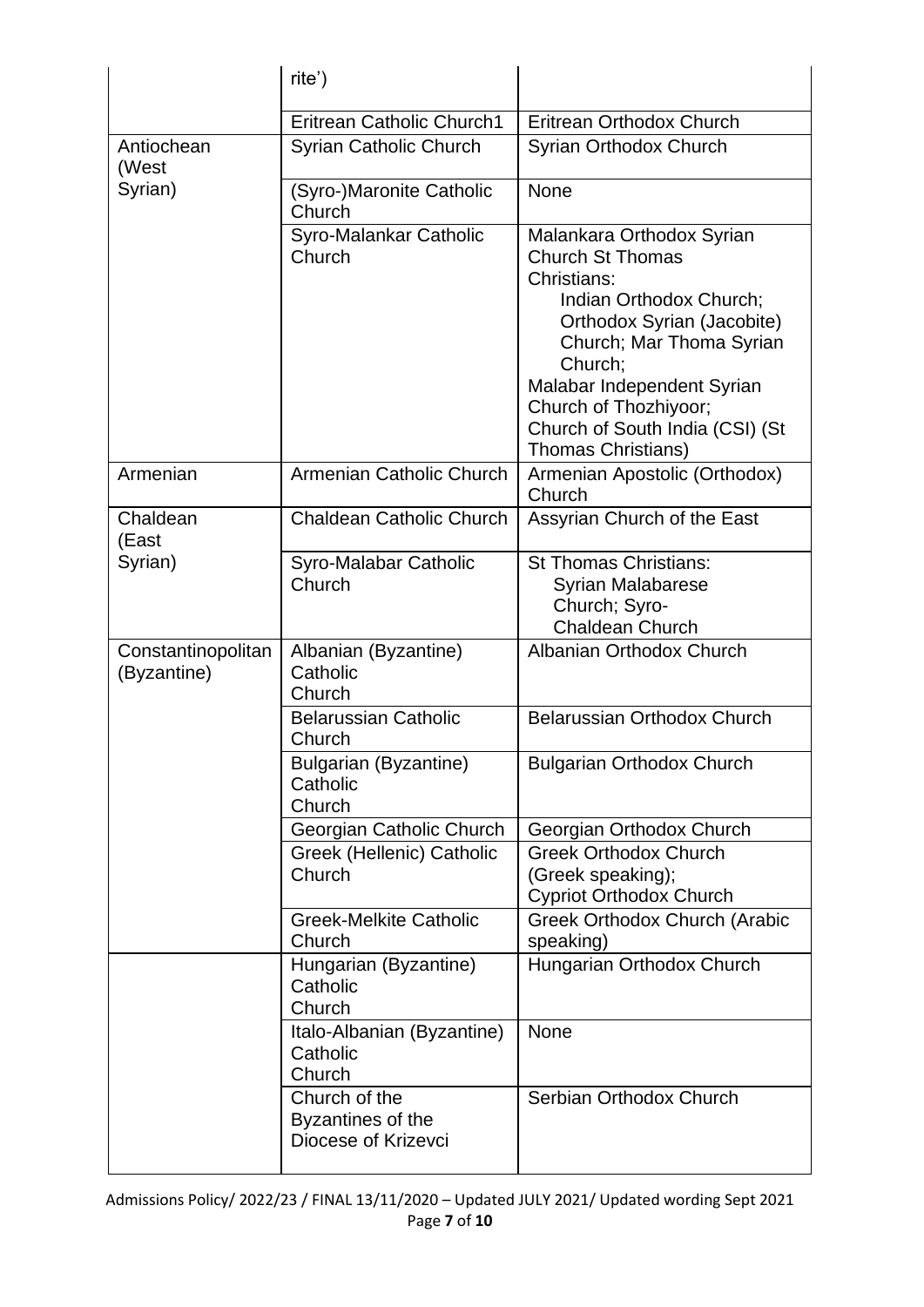| (Krizevci Catholic<br>Church) (Byzantine<br>Catholics in former<br>Yugoslavia) |                                                                                                                       |
|--------------------------------------------------------------------------------|-----------------------------------------------------------------------------------------------------------------------|
| <b>Macedonian Catholic</b><br>Church                                           | Macedonian Orthodox Church                                                                                            |
| Church                                                                         | Romanian (Greek) Catholic Romanian Orthodox Church                                                                    |
| <b>Russian Catholic Church</b>                                                 | <b>Russian Orthodox Church</b>                                                                                        |
| Ruthenian (Byzantine)<br>Catholic<br>Church                                    | <b>Ruthenian Orthodox Church:</b><br>Orthodox Church in America<br>(OCA) American Carpatho-<br>Rusyn Orthodox Church  |
| Slovak (Greek) Catholic<br>Church                                              | Slovak Orthodox Church;<br>Orthodox Church in America<br>(OCA); American Carpatho-<br><b>Rusyn Orthodox</b><br>Church |
| Ukrainian (Greek) Catholic<br>Church                                           | Ukrainian Orthodox Church;<br>Orthodox Church in America<br>(OCA)                                                     |

*1. Orthodox Churches, including the Coptic Orthodox, Greek Orthodox and Russian Orthodox Churches, are NOT in full communion with the See of Rome.* 

*2. 'Anglican Ordinariates' are members of the Latin Rite but those describing themselves as 'Anglo Catholics' are members of the Anglican Communion and therefore not in communion with the Holy See. Please refer any queries to the Catholic Schools and Academies, via the School.*

*d. Exceptional medical need: If the child has a serious medical condition/disability such that the parent feels the child must go to Blessed Hugh Faringdon School, this must be specified on the Supplementary Information Form. Governors can only consider applications under this category if supporting evidence is attached, e.g. a letter from a registered health professional, setting out the particular reasons why this school is the most suitable and the difficulties that would be caused if the child attended another school. Governors will make their decision based on the medical evidence provided by the child's medical consultants. Governors will consult the LA's medical advisers and only agree to a priority placement if the medical advisers consider it necessary for the child to attend this school.*

*Exceptional social need: If parents feel there are sensitive, individual and serious family circumstances, perhaps involving the support services (e.g. social care) these may be considered at the time of the application for a school place. This will need to be specified on the Supplementary Information Form and evidence provided, e.g. a report from social services or from a social care professional detailing why this school is the most appropriate placement for the child given the circumstances of the case.*

*e. Siblings: For admission to this school, a sibling is defined as a brother or sister (i.e. another child of the same parents, whether living at the same address or not), or a half-brother/ half-sister or a step-brother/ step-sister or an adoptive or foster brother/* 

Admissions Policy/ 2022/23 / FINAL 13/11/2020 – Updated JULY 2021/ Updated wording Sept 2021 Page **8** of **10**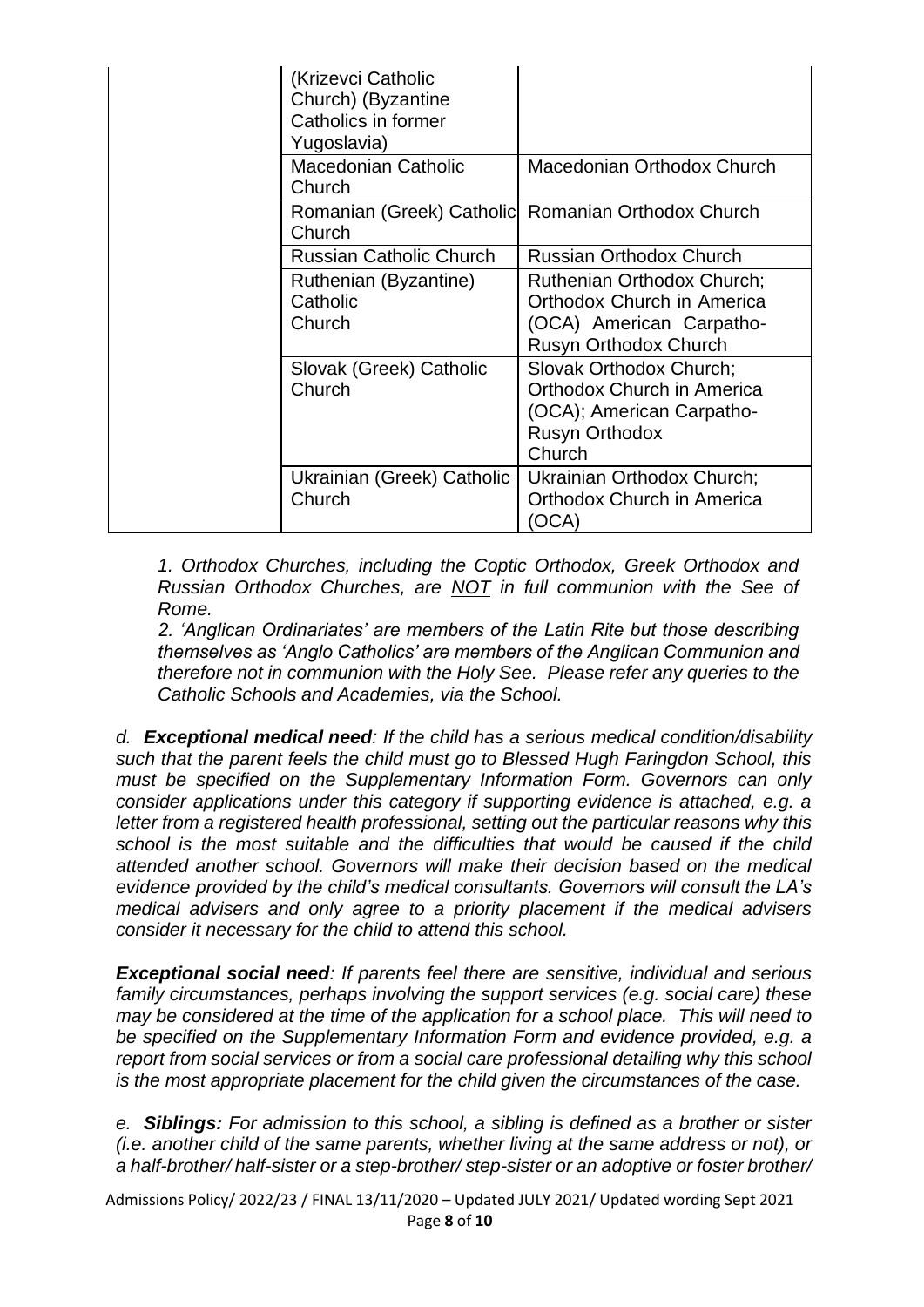*sister, living at the same address. A child will be given sibling priority if they have a sibling at the school at the time of the child's application.*

*f. Distance: Distance is the straight-line distance between the Ordnance survey data point of the child's home and the data point (469299 Easting and 172222 Northing) of the school measured using Reading Borough Council's software.*

*A child's home address is considered to be a residential property that is the child's only/main residence and not an address that is sometimes used due to certain domestic/special arrangements. The address must be the pupil's home address on the day the application form was completed and which is either owned by the child's*  parent, parents, or guardian OR leased or rented by the child's parent, parents or guardian under a lease or *written rental agreement. If parents live separately but share responsibility for the child, and the child lives at two different addresses during the week, the 'home address' will be regarded as the one at which the child sleeps for the majority of weekdays.* 

*A block of flats has a single address point reference, so applicants living in the same block will be regarded as living the same distance away from the school. In the unlikely event that two or more children live in the same block or an equal distance from the school and in all other ways have equal eligibility for the last available place, the names will be issued a number and drawn randomly to decide which child receives the place. This process will be supervised by an independent person, usually an appropriate officer of the local authority.*

*g. Parents/Carers: The terms 'parent' or 'carer' are used for all persons who legally have responsibility for the child.*

*h. Named Catholic feeder primary schools are; English Martyrs Catholic Primary School, St Pauls Catholic Primary School, St Martins Catholic Primary School, St Annes Catholic Primary School, Christ the King Catholic Primary School and St Dominic Savio Catholic Primary School.*

i. *'Children of other Christian denominations' means: children who belong to other churches and ecclesial communities which, acknowledging God's revelation in Christ, confess the Lord Jesus Christ as God and Saviour according to the Scriptures, and, in obedience to God's will and in the power of the Holy Spirit commit themselves to seek a deepening of their communion with Christ and with one another in the Church, which is his body; and to fulfil their mission to proclaim the Gospel by common witness and service in the world to the glory of the one God, Father, Son and Holy Spirit. An ecclesial community which on principle has no credal statements in its tradition, is included if it manifests faith in Christ as witnessed to in the Scriptures and is committed to working in the spirit of the above.*

*The above definition applies to churches who are members of Churches Together in England (a list of the member churches can be seen at [www.cte.org.uk\)](http://www.cte.org.uk/), or members of any local Churches Together Group or entitled to be members on the basis of fulfilling the above definition.*

# **Reminder: Have you remembered to complete:**

Admissions Policy/ 2022/23 / FINAL 13/11/2020 – Updated JULY 2021/ Updated wording Sept 2021 Page **9** of **10**